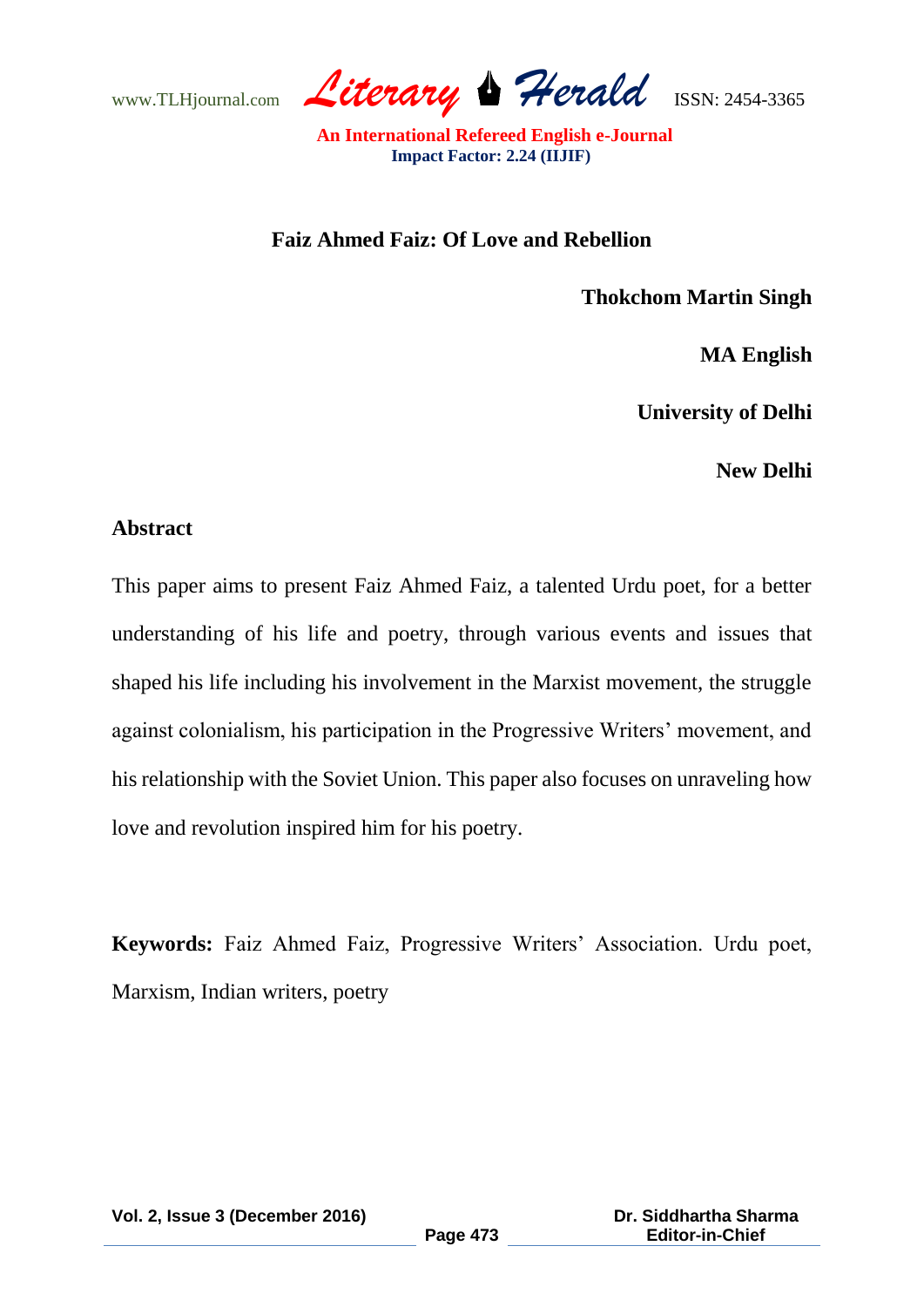www.TLHjournal.com **Literary G Herald** ISSN: 2454-3365

## **Faiz Ahmed Faiz: Of Love and Rebellion**

**Thokchom Martin Singh**

**MA English**

**University of Delhi**

**New Delhi**

Woh log bahut kismat thay jo ishq ko kaam samajhte thay ya kaam se aashiqui karte thay Ham jite'ji mashroof rahe kuchh ishq kiya, kuchh kaam kiya. [Indeed, fortunate are those who considered love as their work Or loved whatever they did I kept busy all my life-

Pursuing some love, doing some work.]

Early twentieth century witnessed a number of gifted and talented Urdu poets. Among those stars, Faiz Ahmed Faiz was one of the few who shone the brightest. He achieved huge popularity and fame, and became a legend in his lifetime. The life of Faiz Ahmed Faiz could not be portrayed in a truer way than the above lines from his poem, "Kuchh ishq kiya, Kuchh kaam kiya". Through his lifetime, he thrived to seek love and justice. He showed the world how love and revolution can be the two sides of a coin. He saw love as a revolution in itself and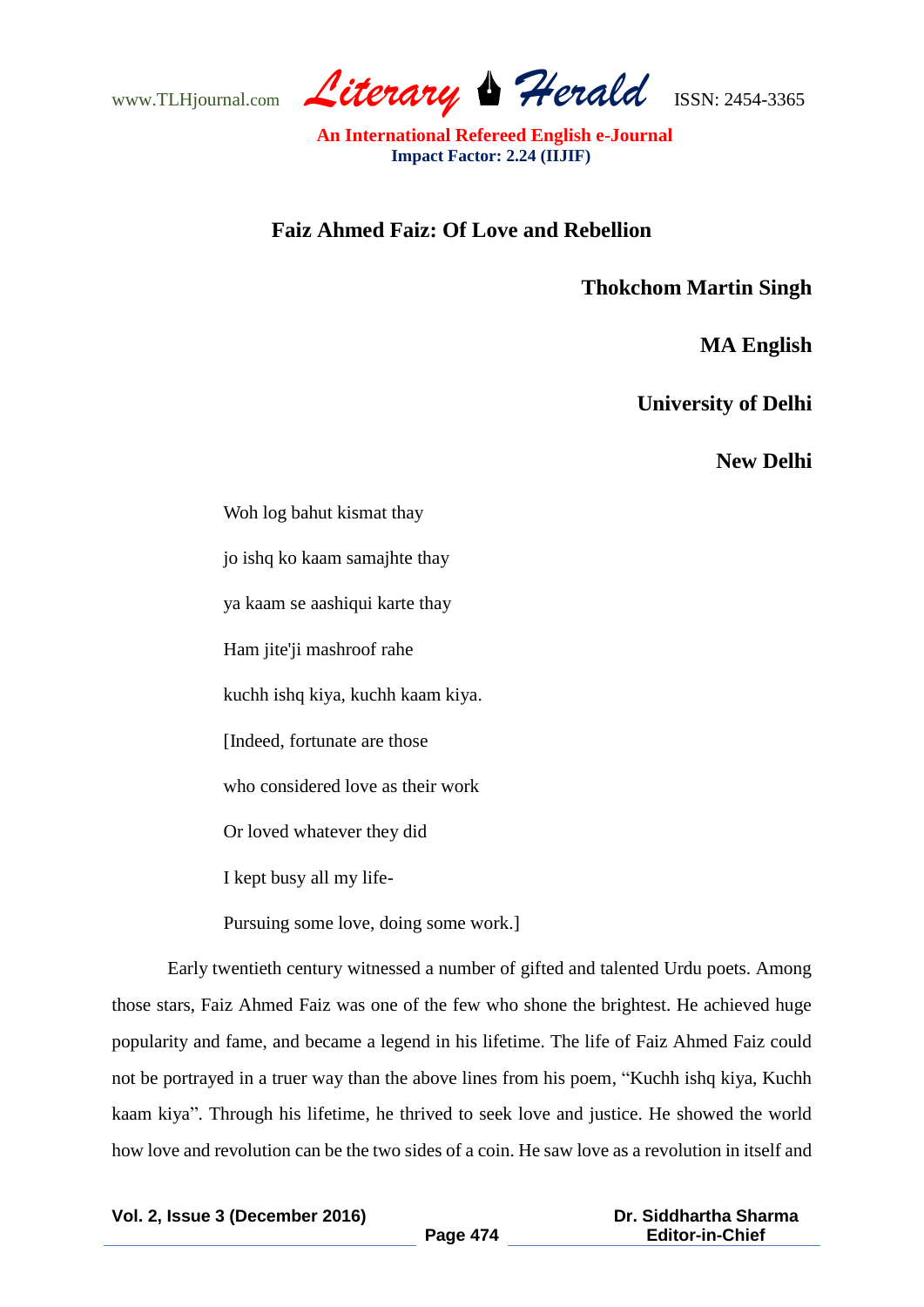www.TLHjournal.com **Literary Herald** ISSN: 2454-3365

he drew on the strength of the two for his poetry.

This paper focuses on presenting Faiz's life and his poetry, by contextualizing the issues that shaped his life: the influence of Marxism, the struggle with colonialism, his involvement with the Progressive Writers' Association and his relationship with the Soviet Union. It also throws light on Faiz as a love poet, and how his love for revolution and humanity acted as a major inspiration for his poetry.

Faiz Ahmed Faiz is, undoubtedly, one of the most famous and popular modern Urdu poets. He was born on February 13, 1911 in Sialkot, India (Pakistan now). He first attended a popular regional school in his hometown but later joined the Scotch Mission School for both his primary and secondary education in English. Later he attended Government College and then Oriental College in Lahore where he earned master's degrees in English and Arabic. Since high school he loved reading English novels and during his time in Government College, he fell in love with European literature. But his true passion during that time was poetry. He graduated in 1935 and started teaching at Mohammedan Anglo-Oriental (MAO) College in Amritsar. It was during this time his political 'awakening' took place, which was greatly contributed by the friendship of Mahmuduzzafar and his wife Rashid Jahan and also a reading of *The Communist Manifesto*. After the turning point of his political journey, he delved into a socially and politically involved world until his last breath. He had an important role in the formation of the All India Progressive Writers' Association and became one of the prominent figures to be associated with the organization.

Although Faiz's early poems had been traditional and light-hearted expositions on beauty and love, a shift can be seen in his literary world from concerns of love to concerns of the world, which can be witnessed in his first collection of poetry but nevertheless it was accomplished without breaking away from the traditions of Urdu literature. Faiz's friend Sajjad Zaheer who was also an active member of the All India Progressive Writers' Association wrote:

The values represented by the poet are the same as the values of all progressive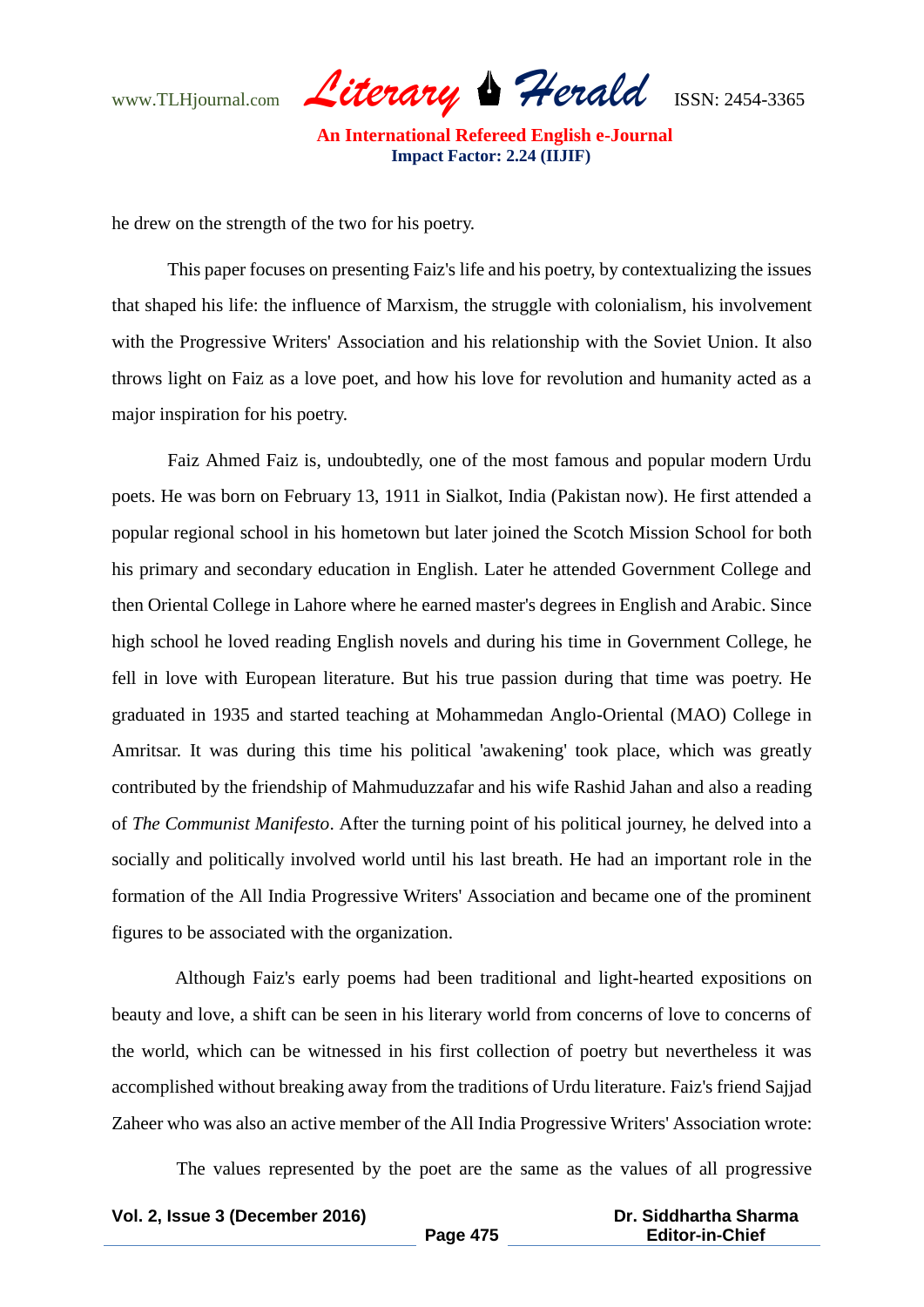www.TLHjournal.com **Literary Herald** ISSN: 2454-3365

humanity of today. But Faiz has adopted them so well that they neither appear distinct from the best traditions of our civilization and culture, nor is the individuality of the poet, his soft, sweet and lyrical style divorced from them.

It was also during this time in Lahore that he married Alys George, a British woman, with whom Faiz had two daughters. His teaching career did not last long as he decided to join the British Indian Army in 1942, after the Soviet Union got involved in the World War II. For his services, he was conferred with the title of Member of the British Empire (MBE). He resigned from the army after the War and became the editor of 'The Pakistan Times' in Lahore. During this time, he involved himself in many activities - trade unions, journalism and the international peace movement.

The year 1951 proved to be an important year for Faiz Ahmed Faiz in his political and literary career. During this year, he met with some high-ranking officers with whom he worked together during his time in the army, who were unhappy and not satisfied with the political affairs of their state. It was Faiz who set up a meeting with Sajjad Zahir, who was the General Secretary of the Communist party of Pakistan, to discuss the said issues, in Rawalpindi. The members who were present in the meeting decided it was not the right time for any action but unfortunately, they were arrested on the charge of 'conspiracy'. Faiz was eventually sentenced to four years of imprisonment. This period, however, acted fruitful to Faiz's career as his time in prison brought him back to poetry. His second collection of poetry, *Dast-e Saba* (Zephyr's Hand) and the third one, *Zindan Namah* (Prison Poems) both largely consisted of poetry written in prison. Years following his release from the prison, he continued his involvement in the International Peace Committee and his literary fame also grew. Many of his works were subsequently translated into many languages including Russian. In 1962, he was awarded the Lenin Peace Prize, the Soviet State equivalent to the Nobel Peace Prize. He took the opportunity to leave the country and went for a short self-imposed exile of two years in England. He returned to Pakistan in 1964, to spend the following eight years teaching and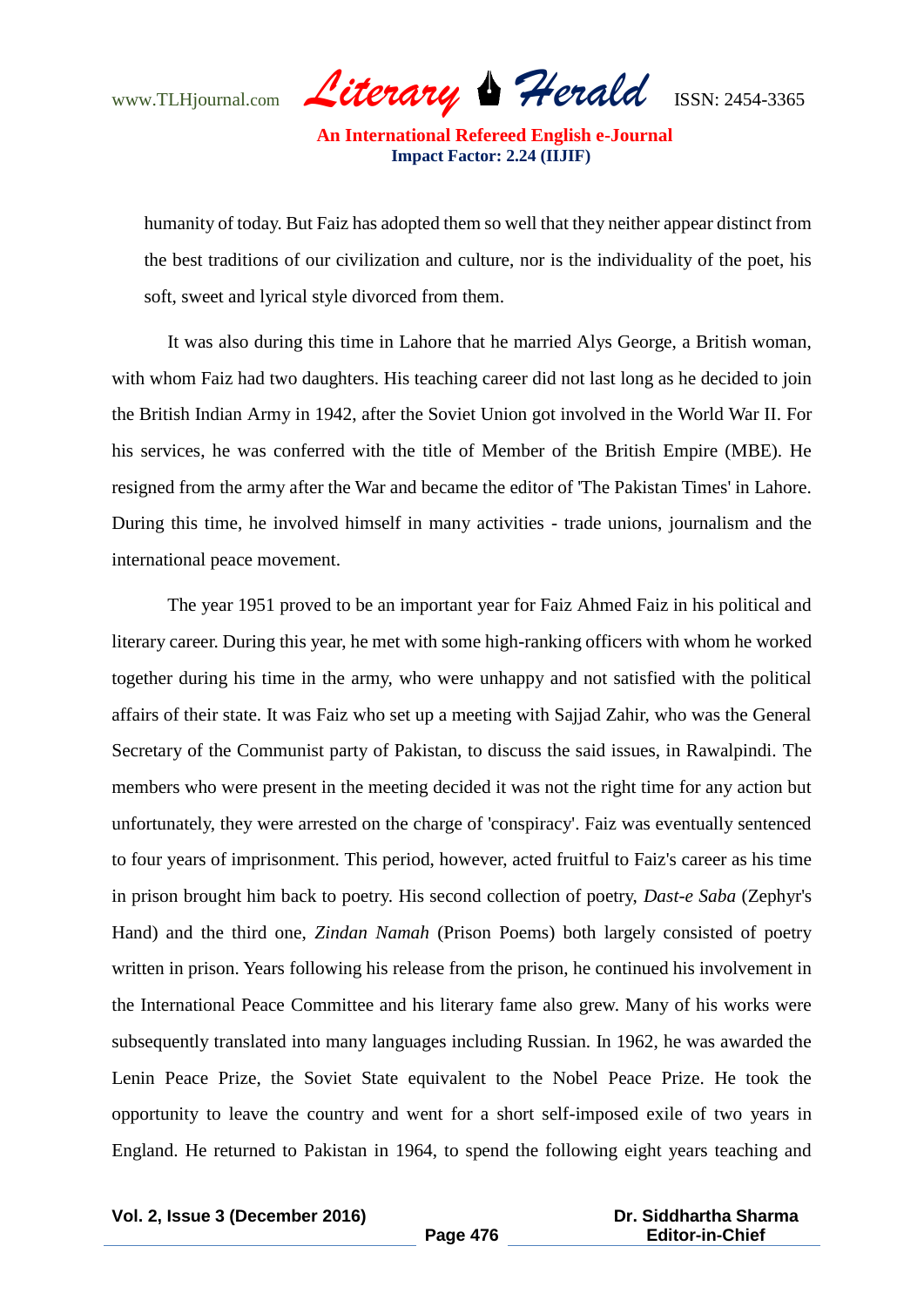www.TLHjournal.com **Literary Herald** ISSN: 2454-3365

working as a Secretary and then the Vice-President of the Pakistan Arts Council. He also wrote plays for the radio and some of his poetry was used in films and entertainment arts.

Faiz used to have disagreements with the policies of the government but the scenario changed a bit when Zulfiqar Ali Bhutto took charge, as Faiz agreed with the new government's ideas. He continued giving his contribution to the cultural affairs and arts of the country. Unfortunately, a coup in 1977 forced Faiz to go for another self-imposed exile in Beirut for four years where he worked as the editor of the journal Lotus. During this period, he got involved in a friendship with Yasser Arafat, the renowned Palestinian leader. Faiz even dedicated the last collection of his poetry to Arafat, Mere Dil, Mere Musafir. From there, he even travelled to many countries of the world including India, Canada, the United States, Angola and Vietnam.

In 1983, he returned to Lahore permanently. His exiles had already worsened his deteriorating health by then. On 19 November 1984, he died of a cardiac arrest in Lahore's Mayo Hospital, shortly after he was nominated for the Nobel Prize.

Faiz Ahmed Faiz started his career as a poet by writing on the conventional themes of beauty and love. His first collection of poetry *Naqsh-e faryadi* consisted of the typical reflections of a young poet on love, beauty, tragedy, loss and heartbreak. It undoubtedly was on the emotional captivation of youth- love. We can witness the early poems of his career, written from roughly 1929 to 1935 particularly dominated by themes of love.

However, these themes of his poetry got tangled with the larger social and political issues of his time. His poetry started focusing on love and justice. In fact, the true creativity and genius of Faiz Ahmed Faiz can be seen in the way he integrated his own vision of love and justice in his poetry. He highlighted the oppressed, which is the agony of mankind, with the power of love through his words.

Faiz's famous poem, "Do not ask of me, my beloved, that same love", was his first experiment of mixing his 'beloved's love with his love for humanity. In this remarkable and groundbreaking poem, he wrote: "There are other griefs in this world apart from that of love /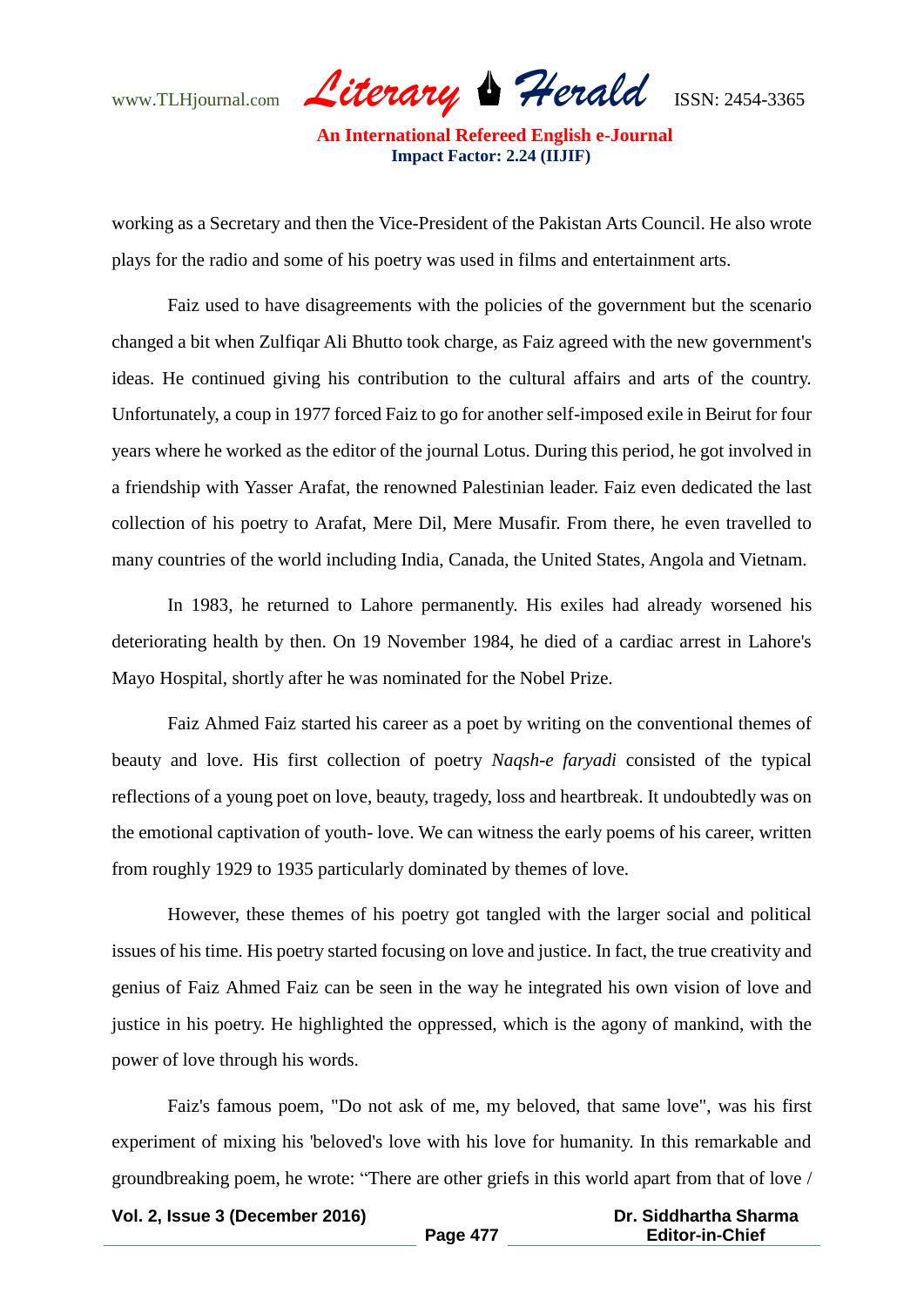www.TLHjournal.com **Literary Herald** ISSN: 2454-3365

And other pleasures apart from that of union".""

It is indeed true that Faiz revolutionized Urdu poetry. A very fine product of his revolutionary poetic mind is his poem "Hum Dekhengey":

We shall see

It is certain that we shall see

The day recorded in the eternal tablet,

When the weighty mountains of cruelty and oppression,

Shall be blown about like cotton wool;

When under the feet of the oppressed ones

The earth shall shake noisily,

And over the heads of despotic rulers

Thunder claps will burst...

When the crowns will be toppled,

When the palaces will be demolished...

Faiz's poetry was inspired by many events; which include incidents that occurred to him, and also the social and political events that occurred in other parts of the world during his lifetime. Some of the significant ones that occurred to him was his involvement in the All India Progressive Writers' Association (PWA), his spell in prison and the conferment of the Lenin Peace Prize.

The Progressive Writers' Association came into being, after the 1932 publication of *Angaray*, a collection of nine short stories and a play, written by four young writers namely Sajjad Zaheer, Ahmed Ali, Mahmuduzzafar and Rashid Jahan. Sajjad Zaheer, who was Faiz's good friend and mentor, was the movement's leader. The movement's aims were briefly, as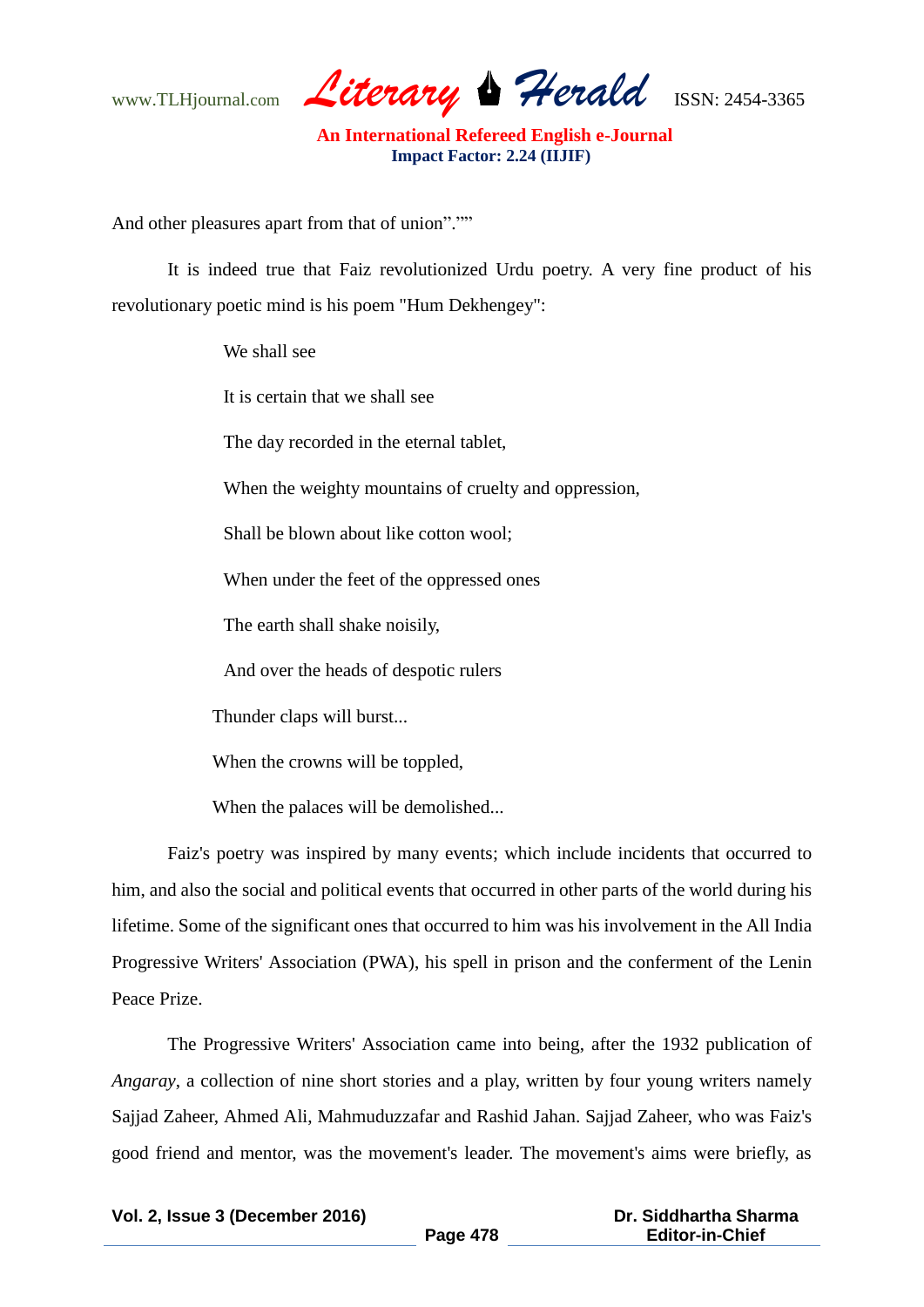www.TLHjournal.com **Literary Herald** ISSN: 2454-3365

given in the association's first manifesto:

It is the object of our Association to rescue literature and other arts from the conservative classes in whose hands they have been degenerating so long to bring arts in the closest touch with the people and to make them the vital organs which will register the actualities of life, as well as lead us to the future we envisage.

During Faiz's time at Mohammedan Anglo-Oriental (MAO) College in Amritsar, he became friends with Mahmuduzzafar and his wife, Rashid Jahan. They successfully persuaded Faiz to join the PWA and this proved to be an important turning point in his career and life. After joining the PWA, Faiz wrote,

> Joining the PWA opened new worlds to my eyes. The first lesson that I learned was that it is pointless to think of oneself as being apart from the larger world around us. In the end, anyone person, with all their loves, their hatreds, their joys and sorrows is a minuscule being. [I learned that] the sorrow of life and the sorrows of the world are one and the same.

As a result of the infamous Rawalpindi conspiracy case, in 1951, Faiz along with Sajjad Zaheer and some other members were imprisoned and confined to solitary cells. This period of Faiz's life highly stimulated his creativity and it was between these four walls of his prison-cell that Faiz found his voice. With first-hand experience as a prisoner, he could identify with others who were denied of justice and their freedom. But this did not mean that he diminished his hope during his time there. He firmly believed that 'dawn' is inevitable and will surely knock on the door as he wrote in one of his poems: "It whispers, don't give up / Wait a little, dawn is near.

During his lifetime, Faiz always maintained a strong relationship with the Soviet Union. The Marxist influence on him was one of the reasons for this bond. Faiz indeed spent a fair amount of time in the Soviet Union where he was highly respected and very popular. He first travelled there in the year 1958 to attend the first Afro-Asian Writers Conference. The then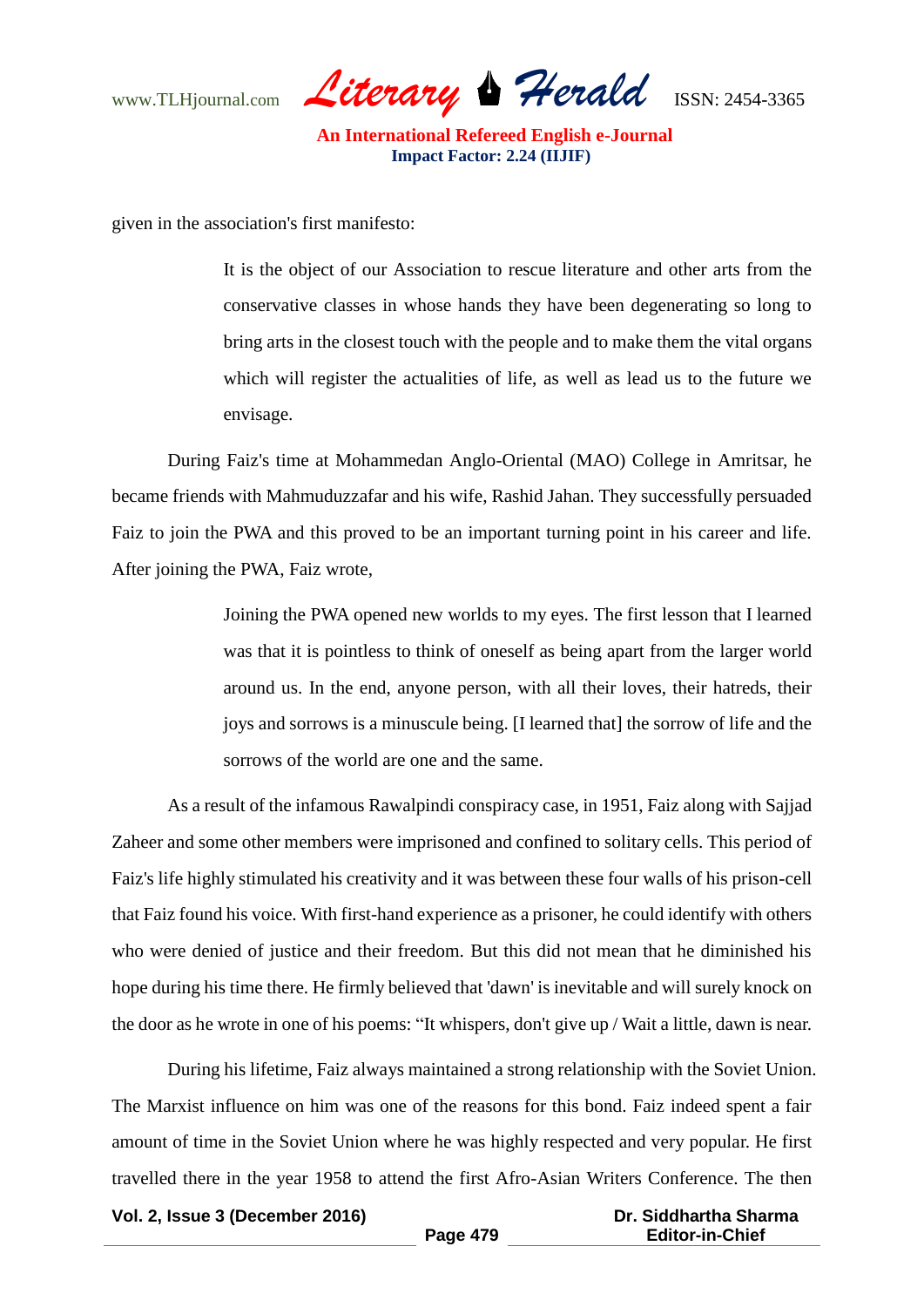www.TLHjournal.com **Literary Herald** ISSN: 2454-3365

government of Pakistan initially felt reluctant to allow Faiz to go there, but eventually agreed to let him attend the conference. Four years later, he returned there again to receive the prestigious Lenin Peace Prize, where he accepted the prize with a speech in Urdu. This prize made him quite popular in the Soviet literary world. A translation of *Dast-e-Saba* had already been published a few years earlier. Over the next few decades, his poems were translated to the Russian language by the major poets of their country.

Apart from being one of the greatest Urdu poets, Faiz was also a teacher, a journalist, arts enthusiast, a trade union leader, a film maker and most remarkable of all, a lifelong committed Marxist. He was a devoted Leftist who saw hope in Communism. Faiz's boundless humanism drove him to advocate the cause of revolution all across the world through Marxism. His poetry and work reflect his voice for the masses of the exploited, against all forms of exploitation and oppression. He was an active member of the freedom struggle's movement against colonialism led by the Communist party of undivided India. The imprisonment of Faiz, along with his fellow comrades, did not diminish his hope in any way, instead, the experience made him stronger than before.

Carlo Coppola, in his book *Poetry East,* wrote about Faiz:

A spokesperson for the world's voiceless and suffering peoples- whether Indians oppressed by the British in the '40s, freedom fighters in Africa, the Rosenbergs in Cold War America in the '50s, Vietnamese peasants fleeing American napalm in the '60s, or Palestinian children living in refugee camps in the 1970s.

There is no denying the fact that much have been written about Faiz Ahmed Faiz and will, indeed, be written in the future about the life and work of this literary genius, social hero and devoted Marxist. Many lessons could be learned from Faiz and his life, and one of them particularly is, for every one of us who aspires for change and better days, to blend the passion of commitment with creativity, just like Faiz himself. In fact, he perfected this with his poetry. He did not break away from the traditional Urdu classical forms but mastered in it and makes